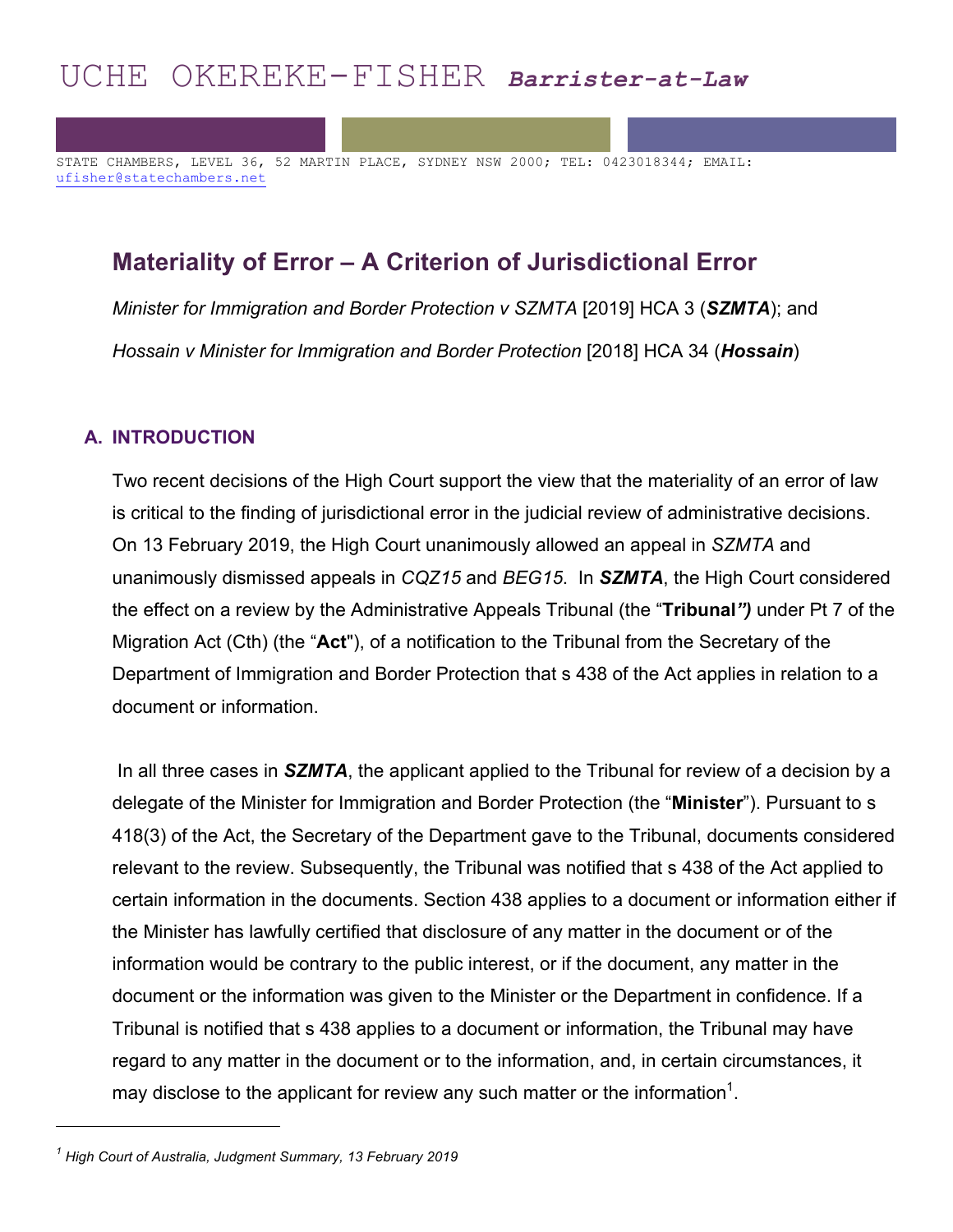The fact of the purported s 438 notification was not disclosed to any of the three applicants. In *CQZ15* and *BEG15*, s 438 did not apply to any documents or information before the Tribunal, and so the notification was invalid. In *SZMTA,* s 438 did not apply to at least some of the documents or information before the Tribunal, and so the notification was invalid to at least that extent. In each case, the Tribunal affirmed the decisions under review. The applicants sought judicial review of the Tribunal's decisions in the Federal Circuit Court of Australia. In the High Court, the plurality of Bell, Gageler and Keane JJ held that:

- (i) the fact of notification triggers an obligation of procedural fairness on the part of the Tribunal to disclose the fact of notification to the applicant for review.
- (ii) breach of the obligation of procedural fairness constitutes jurisdictional error on the part of the Tribunal if, and only if, the breach is material.
- (iii) the breach is material if it operates to deny the applicant an opportunity to give evidence or make arguments to the Tribunal and thereby to deprive the applicant of the possibility of a successful outcome.
- (iv) an incorrect notification results in jurisdictional error if, and only if, the incorrect notification is material, in the sense that it operates to deprive the applicant of the possibility of a successful outcome.
- (v) the question of materiality, is a question of fact in respect of which the applicant for judicial review bears the onus of proof. $2^2$

In *Hossain*, the High Court considered whether it was an inherent contradiction for the Full Court to conclude that the Tribunal made a jurisdictional error and still hold that the Tribunal's error had not stripped the Tribunal of the Authority to make the decision to affirm the delegate's decision. In that case, the Tribunal affirmed the decision of a delegate of the Minister to refuse to grant a visa to the appellant. The Tribunal gave two reasons for its decision. The first decision involved an error of law and the second reason did not involve an error of law but would have been fatal to the case. The conceded error of law lay in the Tribunal having

 $\overline{a}$ 

*<sup>2</sup> Minister for Immigration and Border Protection v SZMTA* [2019] HCA 3 *at [4]*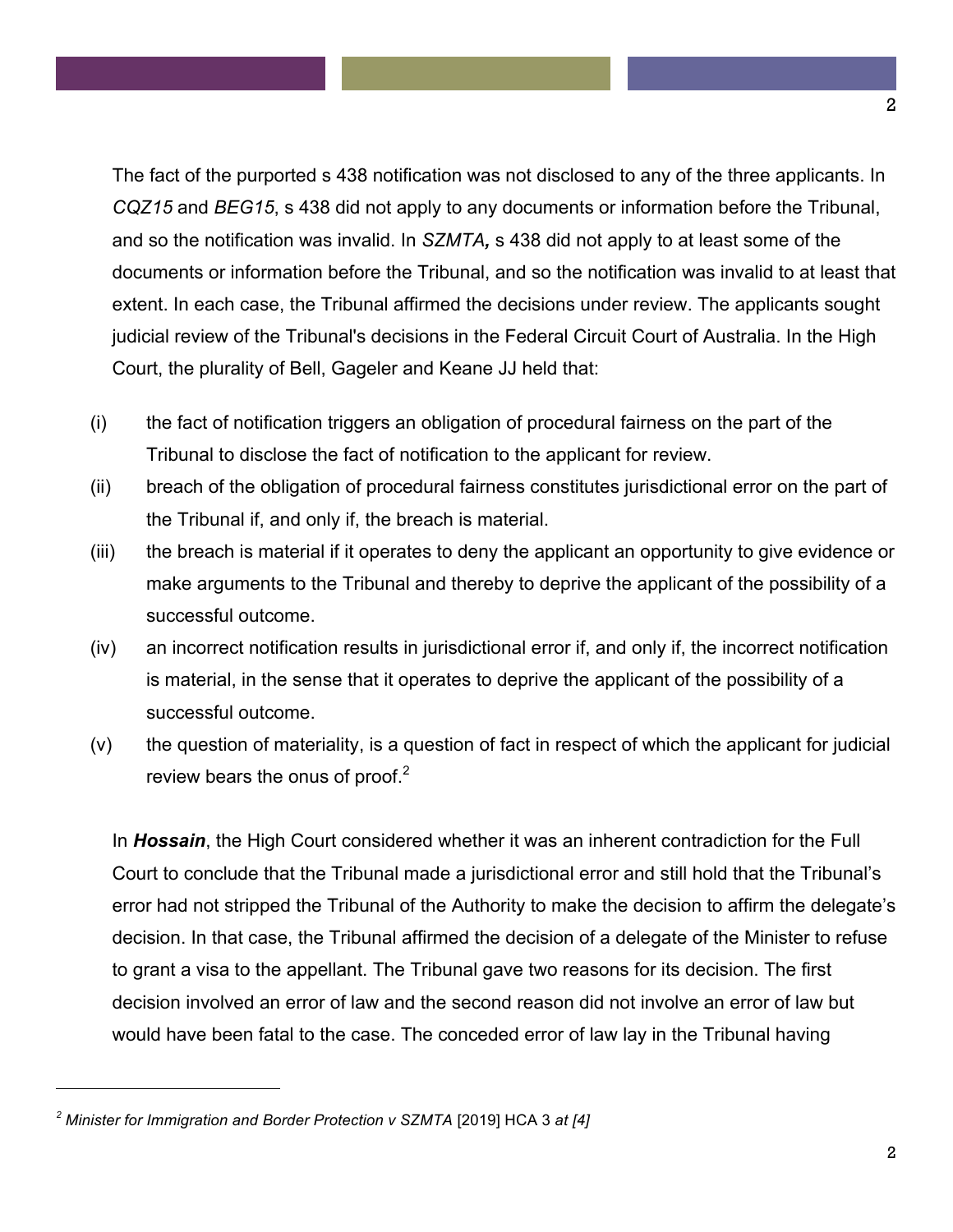addressed, pursuant to clause 820.211(2)(d)(ii), Schedule 2 of the Migration Regulations 1994, the question of whether there were compelling reasons for not applying the schedule 3 criteria as at the time of the application rather than at the time of decision. The second reason revolved around the public interest criterion 4004 in schedule 4 of the Migration Regulations and the fact that at the time of decision the appellant still had outstanding debts to the Commonwealth. Hence, the question was whether you could find Jurisdictional error in circumstances where the case would be fatal on another independent ground.

The High Court held that (i) the Federal Circuit Court was incorrect to characterise the conceded error as a jurisdictional error because the Tribunal had a duty to affirm the decision of the delegate in any event and as such had not exceeded its jurisdiction<sup>3</sup>. (ii) The Full Court was right to set aside the Federal Circuit Court decision but not for the same reasons. (iii) The Tribunal's error in construing and applying the criterion relating to the timing of the making of the application did not rise to the level of a jurisdictional error.

## **B. JURISDICTIONAL ERROR**

In *Hossain*, Kiefel CJ, Gageler and Keane JJ defined Jurisdiction as scope of the authority that is conferred on a repository, the scope of the authority, which a statute confers on a decision-maker to make a decision of a kind to which the statute then attaches legal consequences. It includes all the preconditions and all the conditions expressed or implied by statute in the decision making process<sup>4</sup>. A decision made within jurisdiction is a decision, which sufficiently complies with the statutory preconditions and conditions to have such force and effect as is given to it by the law pursuant to which it was made<sup>5</sup>. On the other hand, jurisdictional error refers to a failure to comply with one or more statutory preconditions or conditions *to an extent* which results in a decision which has been made in fact lacking

 $\overline{a}$ 

*<sup>3</sup> Hossain v Minister for Immigration and Border Protection* [2018] HCA 34 *at [2].*

*<sup>4</sup> Ibid at [23].*

*<sup>5</sup> Minister for Immigration and Multicultural Affairs v Bhardwaj (2002) 209 CLR 597 at 613 [46]; [2002] HCA 11*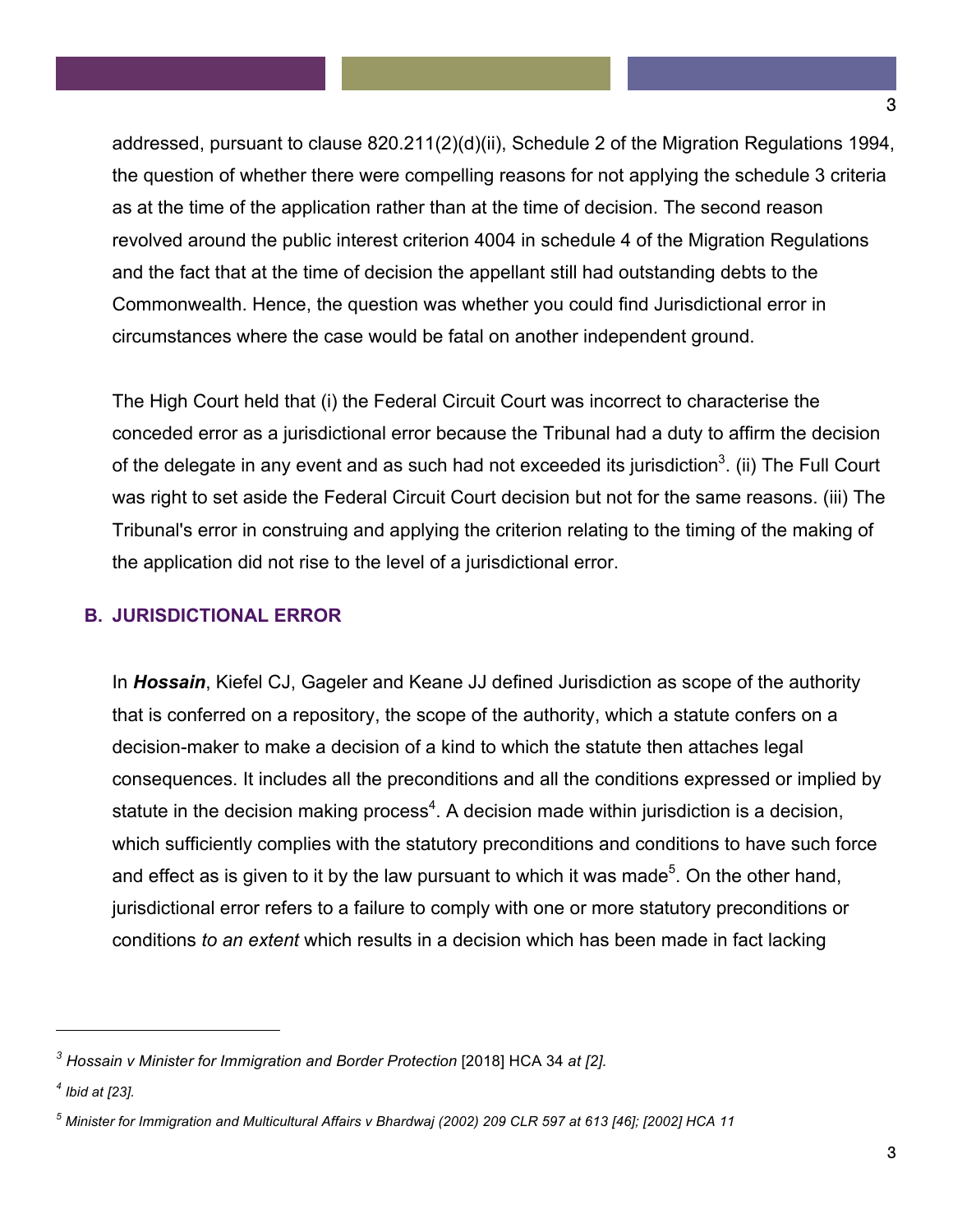characteristics necessary for it to be given force and effect by the statute pursuant to which the decision-maker purported to make it $6$ .

The use of the phrase "to an extent" suggest that not all failure to comply with a statutory precondition or condition would lead to a decision being deemed to be made outside jurisdiction. In *Minister for Immigration and Multicultural Affairs v Yusuf<sup>7</sup>, McHugh, Gummow and* Hayne JJ reiterated that for an error to be jurisdictional what "is important" is that the error is made "*in a way that affects the exercise of power*". In *Wei v Minister for Immigration and Border Protection<sup>8</sup>* , the High Court held that "*jurisdictional error, in the sense relevant to the availability of relief under s 75(v) of the Constitution in the light of s 474 of the Migration Act, consists of a material breach of an express or implied condition of the valid exercise of a decision-making power conferred by that Act*".

To describe a decision as "involving jurisdictional error" is to describe that decision as having been made outside jurisdiction<sup>9</sup>. From the foregoing, it can be inferred that a decision made outside jurisdiction equates jurisdictional error and whether a decision is made outside jurisdiction is dependent on the way the error affects the exercise of the statutory power. It is apparent from the authorities that characterization of the error of law is achieved by construing the effect of the error of law on the exercise of the power, or in other parlance, the manner in which the error affected the exercise of the power. The effect on the exercise of power must be such that compliance with the condition would have resulted in the making of a different decision. Hence, a breach of the pre-condition or condition of a statutory power cannot be material unless compliance with the condition could have resulted in the making of a different decision.

A proclamation of jurisdictional error is an affirmation not simply of the existence of an error but the gravity of the error<sup>10</sup>. Therefore, the gravity of the error is critical to the finding of

 $\overline{a}$ 

4

*<sup>6</sup> Hossain v Minister for Immigration and Border Protection [2018] HCA 34* at *[24].*

<sup>7</sup> *(2001) 206 CLR 323 at 351 [82]; [2001] HCA 30*

*<sup>8</sup> (2015) 257 CLR 22 at 32 [23]*

*<sup>9</sup> Minister for Immigration and Multicultural Affairs v Bhardwaj (2002) 209 CLR 597 at 606 [17]*

*<sup>10</sup> Hossain v Minister for Immigration and Border Protection [2018] HCA 34* at *[25].*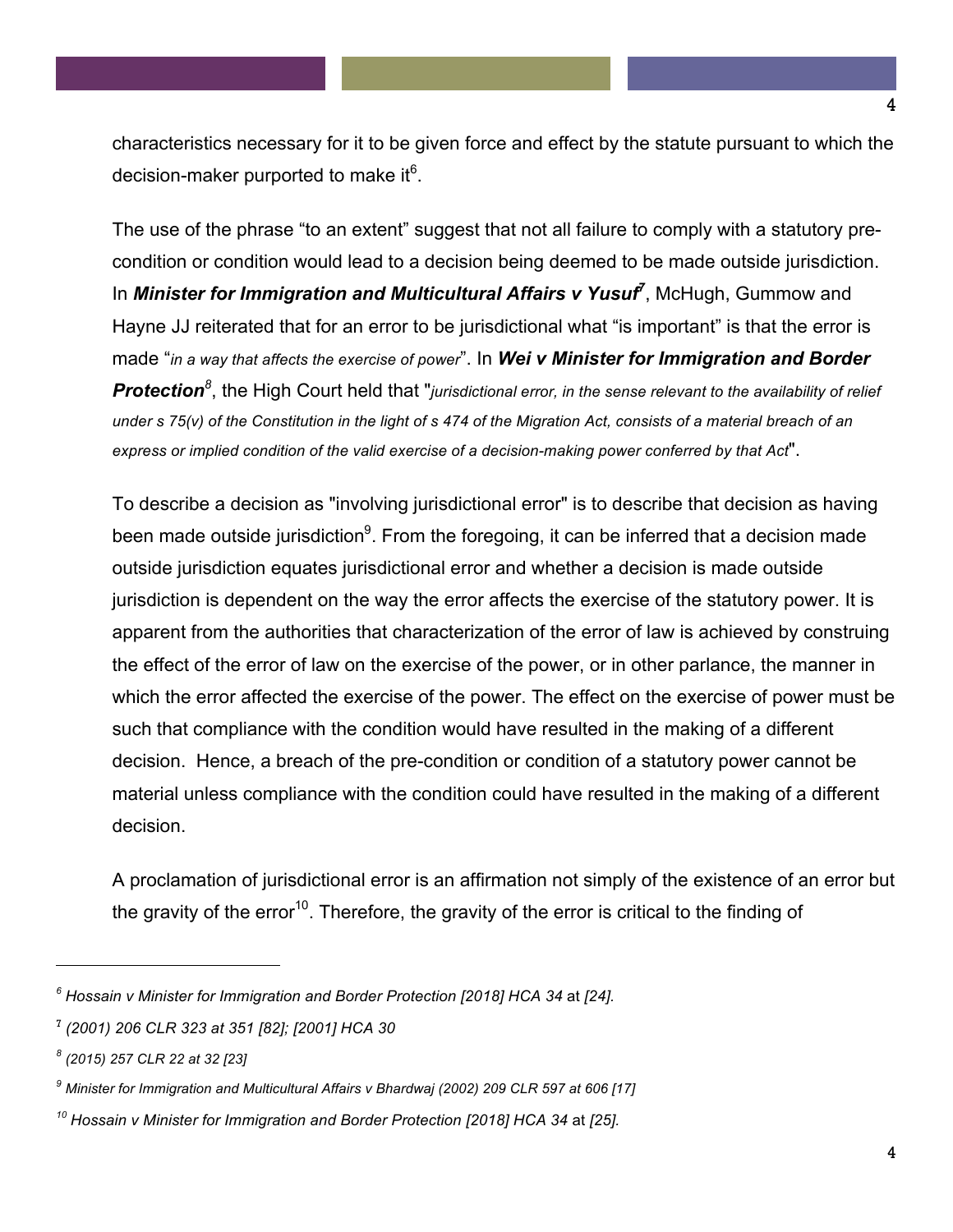jurisdictional error. The decision in *Hossain* supports the notion that a decision made in breach of an implied condition is not fatal or stripped of legal force as the statute is ordinarily to be interpreted as incorporating a threshold of materiality in the event of non-compliance<sup>11</sup>. This suggests that the finding of jurisdictional error inherently incorporates a finding of materiality of the relevant error of law. The question whether jurisdictional error is made out is to be found in the statute<sup>12</sup>. Likewise, the question whether a statute sets a lower or higher threshold of materiality turns on the proper construction of the statute. The threshold of materiality would not ordinarily be met in the event of a failure to comply with a condition, if compliance could have made no difference to the decision.<sup>13</sup>

Consequently, there are two possible outcomes that attach to a decision infected by an error of law. If the error of law is *material* it will ground in jurisdictional error. If the decision is infected with jurisdictional error, it is not a nullity but remains a *decision in fact* which may yet have some status in law. However for the purpose of the law pursuant to which it was purported to be made, such a decision is "no decision at all''. It is invalid and void. Secondly, if the error is non-material, the error is not jurisdictional, the decision maker retains jurisdiction and the decision is not invalidated by the error. Basically, if the error of law does not deprive the decision-maker of authority, then the decision will have legal foundation.<sup>14</sup>

On another view, the decision in *Hossain* supports the proposition that the existence of a ground that is fatal to the judicial review of an administrative decision is not compatible with a finding of jurisdictional error

### **C. MATERIALITY**

The concept of materiality applies to the question whether an error of law is fatal to the validity of an administrative decision. Materiality is satisfied if there is a material breach of a precondition to exercise of power. Materiality implies that a decision will not be invalid or

 $\overline{a}$ 

5

*<sup>11</sup> Ibid at [29].*

*<sup>12</sup> Minister for Immigration and Border Protection v SZMTA* [2019] HCA 3 *at [83].*

*<sup>13</sup> Hossain v Minister for Immigration and Border Protection [2018] HCA 34* at *[30].*

*<sup>14</sup> Ibid at [62].*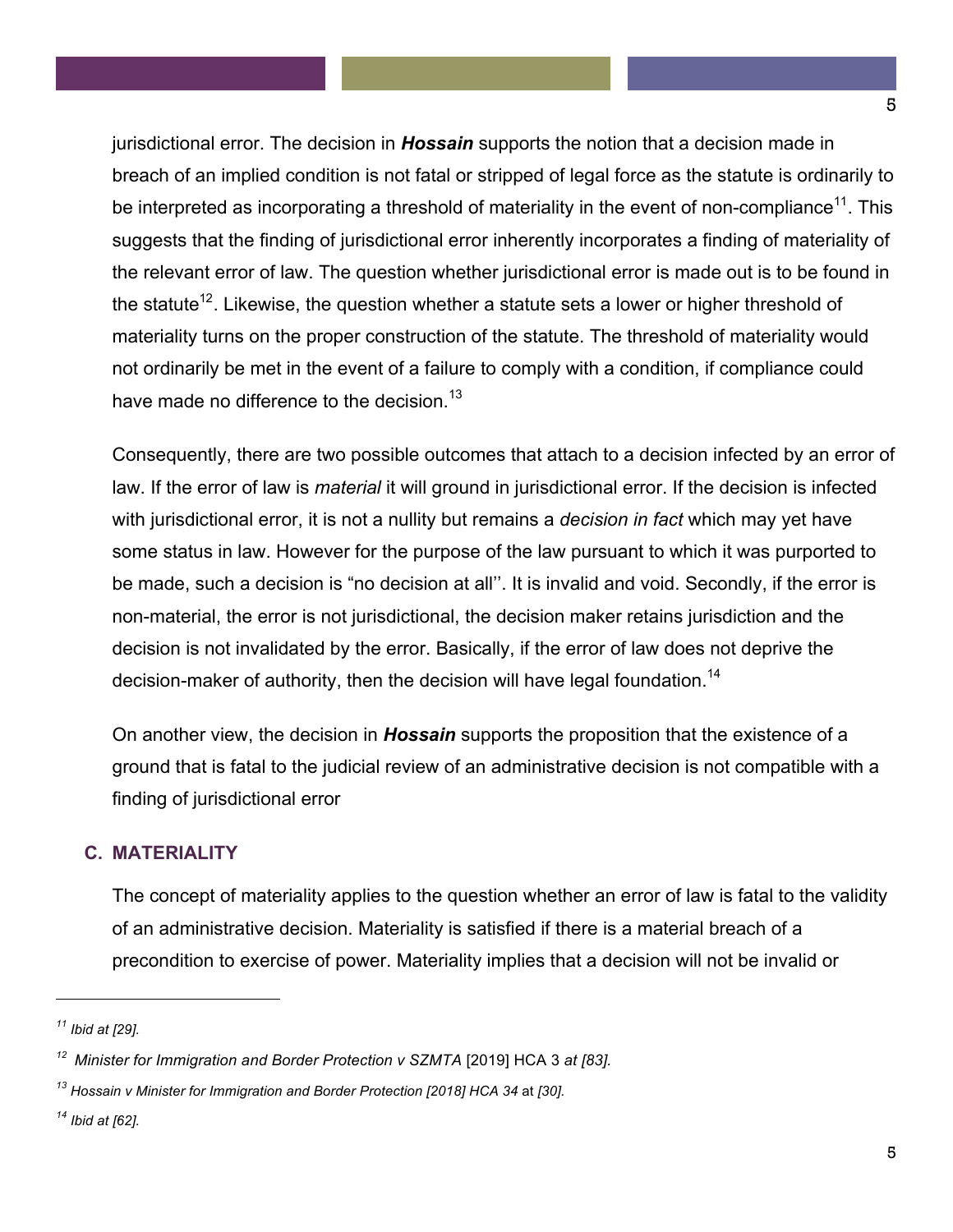beyond authority where the error could not have affected the result of the decision<sup>15</sup>. This is illustrated in the decision of the High Court in  $SZIZO<sup>16</sup>$ ; Notably, the role of materiality as a criterion of jurisdictional error is a reflection that the legislature does not intend that a decision be rendered invalid by an immaterial error $17$ .

In essence, materiality is concerned with when an action by a decision maker will go beyond power. It is implied in the decisions that an error of law is jurisdictional error and invalidates the decision maker's order if the decision maker's exercise or purported exercise of power is thereby affected by the error. In that case, the Tribunal exceeds its authority or power<sup>18</sup>. As noted earlier, for an error of law to be jurisdictional error, the error must be made in a way that affects the exercise of power<sup>19</sup>.

From the foregoing, it can reasonably be inferred that the question of materiality is one, which, precedes the finding of jurisdictional error. The question whether an error of law is material is a question of construction of the implied and express terms of the statute. An error will not usually be material in the sense of affecting the exercise of power unless there is a possibility that it could have changed the result of the exercise of power. Materiality will generally require the error to deprive a person of the possibility of a successful outcome.<sup>20</sup>

In SZMT $A^{21}$  the High Court held that breach of an obligation of procedural fairness constitutes jurisdictional error on the part of the Tribunal if, and only if, the breach is material. The breach is material if it operates to deny the applicant an opportunity to give evidence or make arguments to the Tribunal and thereby to deprive the applicant of the possibility of a successful outcome<sup>22</sup>. Furthermore, the High Court held as follows: (i) where materiality is put in issue in

l

*<sup>15</sup> Hossain v Minister for Immigration and Border Protection [2018] HCA 34* at *[69].*

*<sup>16</sup> Minister for Immigration and Citizenship v SZIZO (2009) 238 CLR 27; [2009] HCA 37*

*<sup>17</sup> Hossain v Minister for Immigration and Border Protection [2018] HCA 34* at *[67].*

*<sup>18</sup> Ibid at [70].*

*<sup>19</sup> Minister for Immigration and Cultural Affairs v Yusuf (2001) 206 CLR 323 at 351 [82]; [2001] HCA 30*

*<sup>20</sup> Hossain v Minister for Immigration and Border Protection [2018] HCA 34* at *[72].*

*<sup>21</sup> Minister for Immigration and Border Protection v SZMTA* [2019] HCA 3 *at [2].*

*<sup>22</sup> Minister for Immigration and Border Protection v SZMTA* [2019] HCA 3 *at [2].*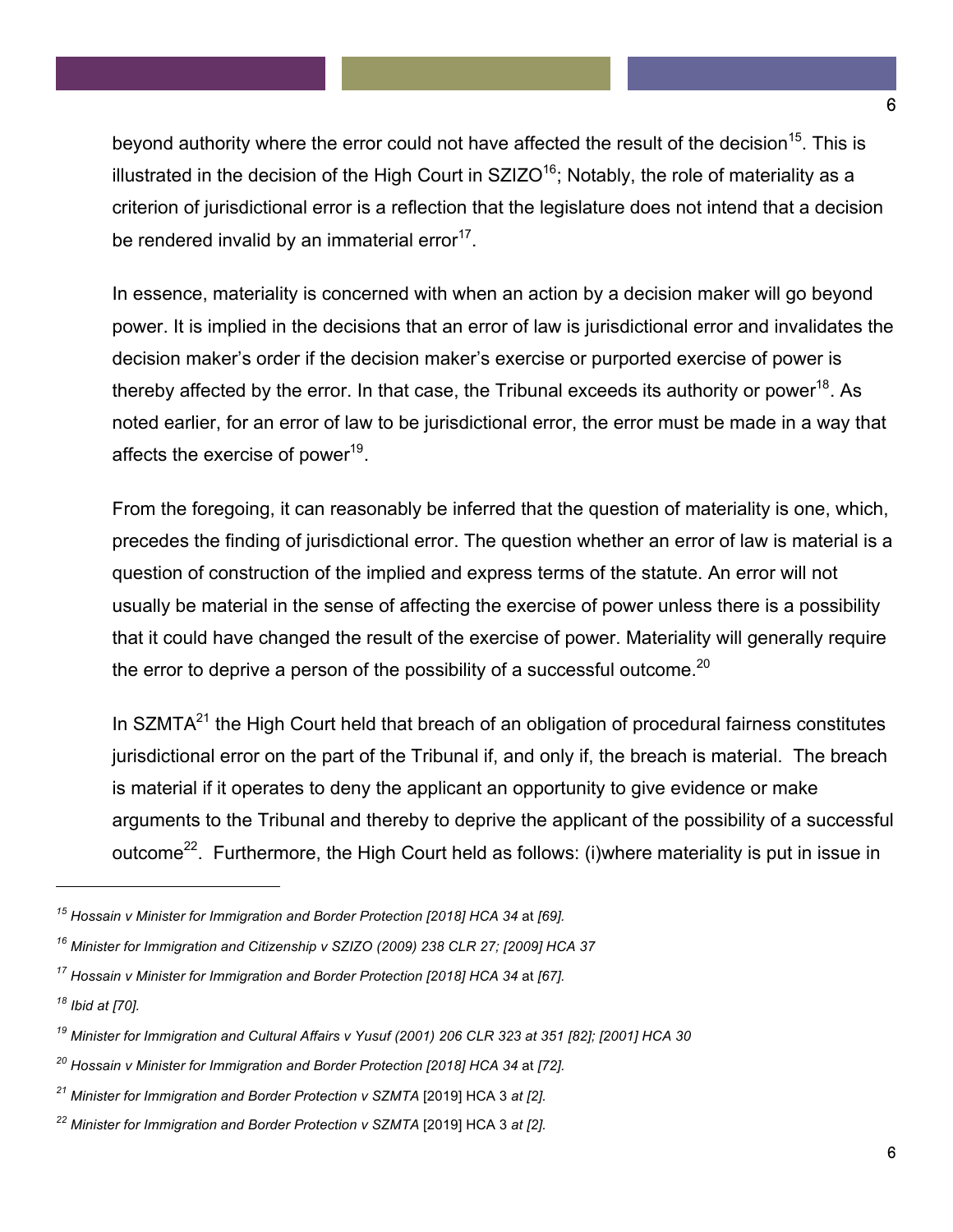an application for judicial review of a decision of the Tribunal, it is a question of fact in respect of which the applicant for judicial review bears the onus of proof.(ii) materiality is essential to the existence of jurisdictional error. (iii) A breach is material to a decision only if compliance could realistically have resulted in a different decision  $^{23}$ . (iv) the question of the materiality of the breach is a question of fact, (*except in a case where the decision made was the only decision legally available to be made*) and the applicant bears the onus of proof. It is a question of fact to be determined by inferences drawn from evidence adduced on the application $24$ .

#### **D. RESIDUAL DISCRETION**

The court retains a residual discretion to refuse to issue a writ of certiorari even where a jurisdictional error is established $^{25}$ . The consideration of materiality is separate and different from considering the possible exercise of the residual discretion. Materiality looks backwards to whether the error could have made any difference to the result<sup>26</sup>. On the other hand, residual discretion looks to the utility of another hearing.<sup>27</sup> The court may exercise the discretion to refuse a writ of certiorari where (i) no useful result could ensue (ii) the party has been guilty of unwarrantable delay; (iii) there has been bad faith on the part of the applicant<sup>28</sup>.

In conclusion it would appear that if in the course of the judicial review of an administrative decision an error of law is identified, the second question is whether the relevant breach of a provision of a statute expressly or impliedly are to be treated as depriving the decision-maker of power<sup>29</sup>. The second question is geared towards establishing jurisdictional error and the question of materiality arises in the course of considering the second question. The third question that arises is whether the decision, although infected with error, has some legal

l

7

*<sup>23</sup> Ibid at [45].*

*<sup>24</sup> Ibid at [46].*

*<sup>25</sup> Hossain v Minister for Immigration and Border Protection [2018] HCA 34* at *[72].*

*<sup>26</sup> Ibid at [72].*

*<sup>27</sup> Ibid at [74].*

*<sup>28</sup> R v Commonwealth Court of Conciliation and Arbitration; Ex parte Ozone Theatres (Aust) Ltd at [86]*

*<sup>29</sup> Hossain v Minister for Immigration and Border Protection [2018] HCA 34* at *[67].*